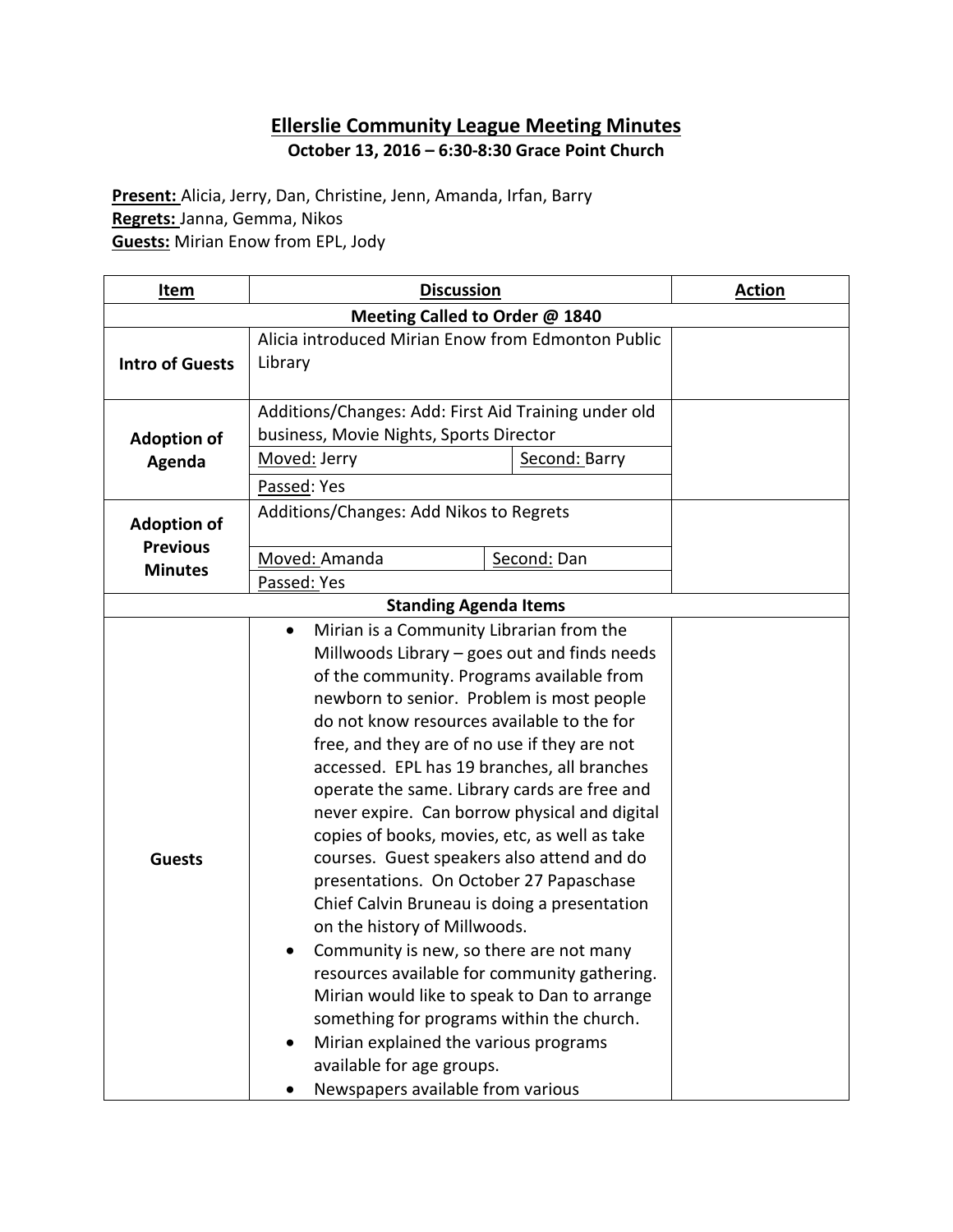|                   | newspapers from across the world and<br>magazines.<br>Alicia asked if available for AGM<br>presentation, Mirian happily obliged. Offered<br>20-minute time block, and opportunity to<br>sign up for EPL cards, and family story time.<br>Mirian will discuss with manager the<br>٠<br>possibility of having a drop in toddler class at<br>the church between 9-11am.<br>EPL first library in Canada to have social<br>$\bullet$<br>workers available.                                                                                                                                                                                                                                                                                                                                                                                                                                                                                                                                                                                                                                                                                                                                                                                                                              |                                                                                                                                                             |
|-------------------|------------------------------------------------------------------------------------------------------------------------------------------------------------------------------------------------------------------------------------------------------------------------------------------------------------------------------------------------------------------------------------------------------------------------------------------------------------------------------------------------------------------------------------------------------------------------------------------------------------------------------------------------------------------------------------------------------------------------------------------------------------------------------------------------------------------------------------------------------------------------------------------------------------------------------------------------------------------------------------------------------------------------------------------------------------------------------------------------------------------------------------------------------------------------------------------------------------------------------------------------------------------------------------|-------------------------------------------------------------------------------------------------------------------------------------------------------------|
| <b>CRC Update</b> | See Report below<br>$\bullet$<br>Howard @ Abundant Communities inquired<br>about our interest, will request his presence<br>at AGM.<br>Needs Assessment and Master Plans -<br>$\bullet$<br>Charlesworth about 5yrs old, Crossing may be<br>10yrs old.<br>Target number for needs assessment is<br>٠<br>determined by league, city needs to know we<br>have a large number represented. Strategic<br>Planning also shows reasonable attempts at<br>determining direction of league.<br>Recreation Network meeting - November 22<br>$\bullet$<br>6-8pm. Light supper provided by city.<br>Hopefully will pull out gaps in services<br>provided to community. Communities -<br>Ellerslie, Charlesworth, Knottwood, Millhurst,<br>Summerside, Orchards & Walker Lakes.<br>Ideally 60 individuals will attend. Survey will<br>be sent out. Dan inquired about progress<br>made since last meetings, doesn't want<br>meeting with no action plan. Jody looks to<br>gather information on what we have,<br>requests survey to be filled out for feedback.<br>Fall/Winter Greenshack - Maple Downs,<br>$\bullet$<br>Capilano, Burnewood, Tamarack, Hazeldean,<br>etc.<br>Jody permanent in position, on Mat leave in<br>April, Mel may take over position once Jody's<br>mat leave begins. | Jody to ask EFCL for<br>representative for<br>elections at AGM,<br>Jody unable to<br>attend.<br>Alicia to distribute<br>survey to board<br>once Jody sends. |
| <b>Reports</b>    | Treasurer<br>15/16 records with auditors, will be ready<br>$\bullet$                                                                                                                                                                                                                                                                                                                                                                                                                                                                                                                                                                                                                                                                                                                                                                                                                                                                                                                                                                                                                                                                                                                                                                                                               |                                                                                                                                                             |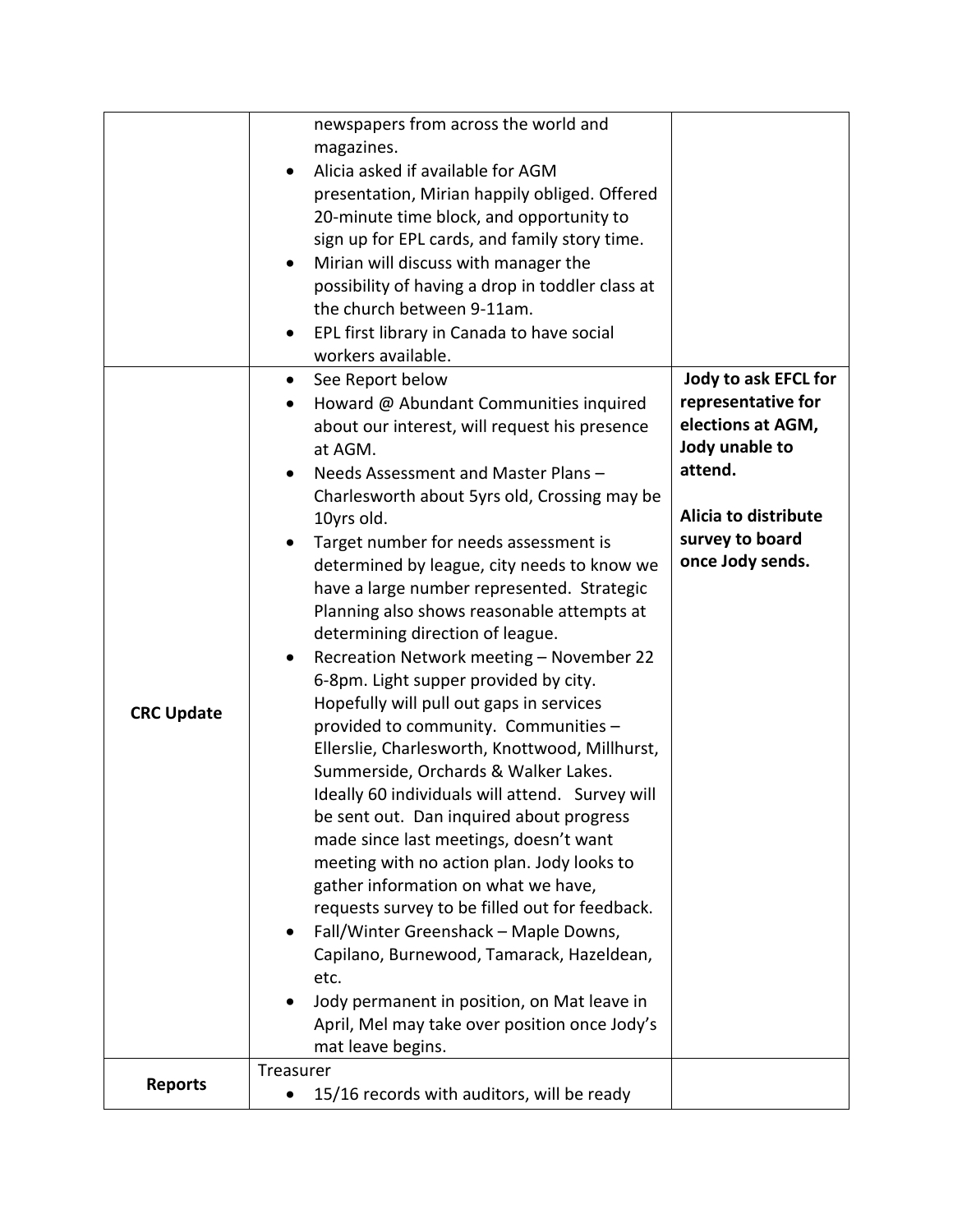|                                         | early November for our AGM. Cost roughly                                                                                                                                                                                                                                                                                                                                                                                                                                                                                                                                                                                                    |                                                                                                                                                                                                                                                                                                        |  |
|-----------------------------------------|---------------------------------------------------------------------------------------------------------------------------------------------------------------------------------------------------------------------------------------------------------------------------------------------------------------------------------------------------------------------------------------------------------------------------------------------------------------------------------------------------------------------------------------------------------------------------------------------------------------------------------------------|--------------------------------------------------------------------------------------------------------------------------------------------------------------------------------------------------------------------------------------------------------------------------------------------------------|--|
|                                         | \$2500.                                                                                                                                                                                                                                                                                                                                                                                                                                                                                                                                                                                                                                     |                                                                                                                                                                                                                                                                                                        |  |
| <b>Old Business</b>                     |                                                                                                                                                                                                                                                                                                                                                                                                                                                                                                                                                                                                                                             |                                                                                                                                                                                                                                                                                                        |  |
| <b>Charlesworth</b><br><b>Park Sign</b> | Alicia will send in request, will have a write up<br>٠<br>and pictures for AGM for community to see.<br>Once project request in, sign location will be<br>determined by city.                                                                                                                                                                                                                                                                                                                                                                                                                                                               | Alicia send in<br>project request.                                                                                                                                                                                                                                                                     |  |
| Community<br><b>League Day</b>          | Food - next year need to ensure food is not<br>$\bullet$<br>being taken, may need people to man<br>stations and give out food, charge for food<br>after first free meal (give coupons, stamp<br>hands, need another coupon for another<br>meal OR charge for second meal).<br>Garbage - message in newsletter about<br>garbage everywhere.<br>Happy with movie turnout.<br>Christine upset about waste of popcorn, need<br>system for popcorn distribution for next year<br>to reduce waste.<br>No complaints about mess in auditorium.<br>$\bullet$<br>Staining, hopefully Gracepoint will purchase a<br>carpet cleaner.                   |                                                                                                                                                                                                                                                                                                        |  |
| Website                                 | Website updated, board members updated.<br>$\bullet$<br>Events are updated, changed to make process<br>easier. AGM & Movie Night are up.<br>Security - let Barry know if we have issues,<br>$\bullet$<br>alternative way to access webmail. Doesn't<br>think certificate is essential for security.<br>MWPC has list of Ellerslie board members<br>that is outdated, our responsibility to change.<br>Alicia will check if we have login information.<br>Email Barry for updates to website.<br>Charlesworth Park project page on website<br>$\bullet$<br>not needed anymore, as well as Sports.<br>Charlesworth Park Sign may need a page. | Alicia to look for<br>username/password<br>for MWPC login.<br>Barry remove pages,<br>add Charlesworth<br>Park Sign page. Add<br><b>Charlesworth Park</b><br><b>Project to "Past</b><br>Projects" Alicia to<br>send information on<br><b>Charlesworth Park</b><br>Sign.<br>Jenn add minutes to<br>page. |  |
| <b>First Aid</b><br><b>Training</b>     | Only do 1 day instead of 2 days, only<br>Emergency training on November 5 8-4.<br>Christine interested, Jerry and Alicia unable                                                                                                                                                                                                                                                                                                                                                                                                                                                                                                             |                                                                                                                                                                                                                                                                                                        |  |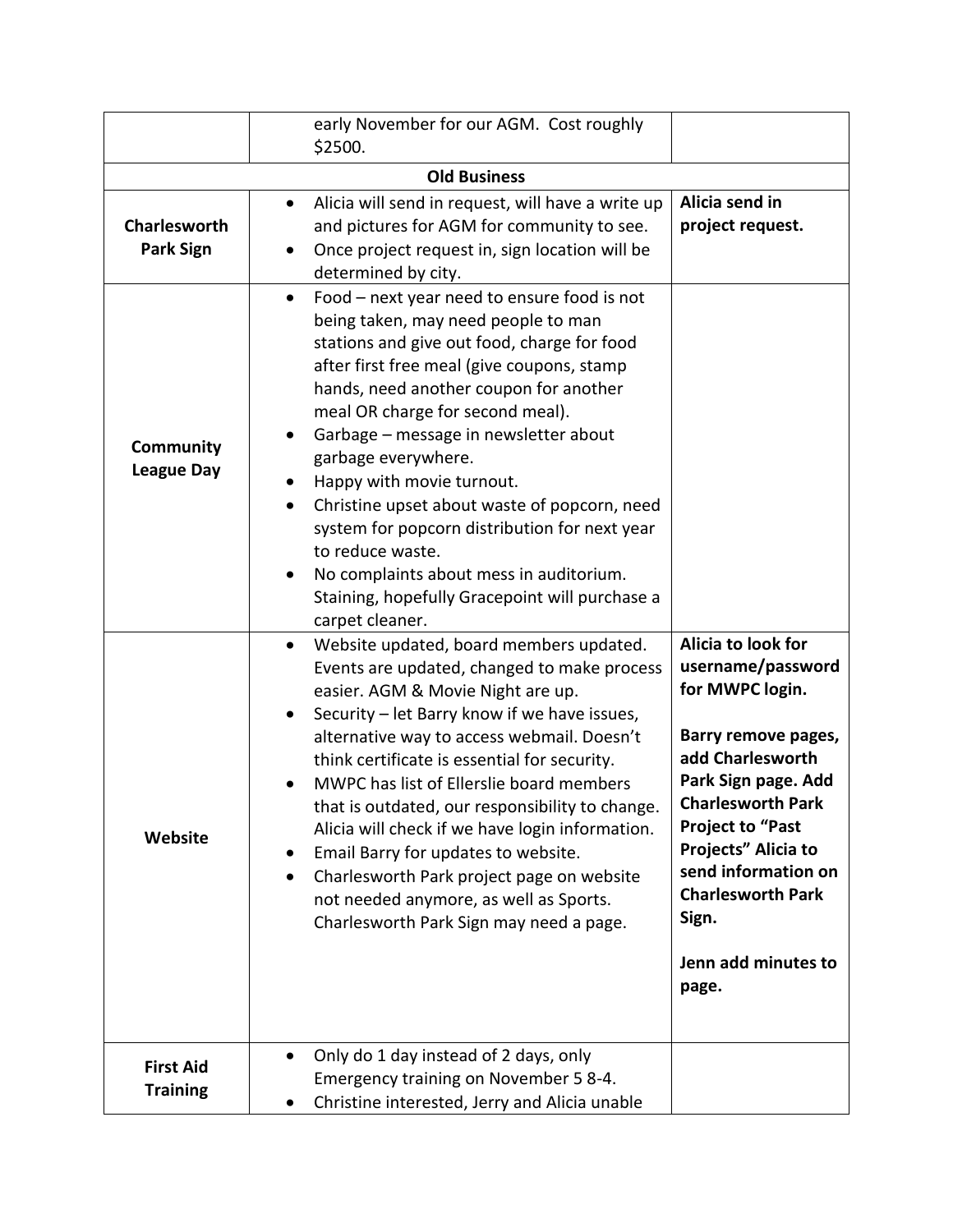|                                                  | to attend now.                                                                                                                                                                                                                                                                                                                                                                                                                                                                                                                                                                                                                                                                                                                                                                                                         |                                                                                                                                                              |  |  |
|--------------------------------------------------|------------------------------------------------------------------------------------------------------------------------------------------------------------------------------------------------------------------------------------------------------------------------------------------------------------------------------------------------------------------------------------------------------------------------------------------------------------------------------------------------------------------------------------------------------------------------------------------------------------------------------------------------------------------------------------------------------------------------------------------------------------------------------------------------------------------------|--------------------------------------------------------------------------------------------------------------------------------------------------------------|--|--|
| <b>New Business</b>                              |                                                                                                                                                                                                                                                                                                                                                                                                                                                                                                                                                                                                                                                                                                                                                                                                                        |                                                                                                                                                              |  |  |
| <b>AGM</b>                                       | Magnetic Sign ready to go for November 8-<br>$\bullet$<br>21.<br>Need to do mailout - Irfan to create mailout<br>and send. AGM info - EPL presentation,<br>Catered Dinner, Movie @ 6:30.) Include info<br>on events on backside - Movie Nights,<br>Valentine's Dance (Feb 11 6-9), Hot Chocolate<br>on Hill (Jan 28 1-3pm @ Charlesworth).<br>Food – contact Terry for catering, approx. 75<br>people.<br><b>Positions for Election</b><br>President<br>Social Director<br><b>Communications Director</b><br>Neighborhood Watch Director<br>Secretary<br><b>Sports Director</b><br><b>Fundraising Director</b><br><b>Presentations</b><br>EPL (20 Min)<br>Abundant Communities (20 Min)<br>Presentation on Sign, Skating Rink discussion,<br>provide vision, areas of emphasis, etc.<br>Board Reports - Due October 27 | <b>Irfan - Mailouts</b><br>Jenn - Write speech<br>for November<br>Jenn – Make<br><b>Invoices</b><br><b>Barry - Call Out for</b><br>babysitter<br>volunteers. |  |  |
| <b>Newsletter</b>                                | Has content together, needs to gauge if<br>$\bullet$<br>amount of content is appropriate.                                                                                                                                                                                                                                                                                                                                                                                                                                                                                                                                                                                                                                                                                                                              |                                                                                                                                                              |  |  |
| <b>EPS Crime</b><br>Prevention<br><b>Meeting</b> | Jerry attended MWPC last Thursday. EPS<br>attended with two partners, one a<br>community liason and the youth liason.<br>Interested in setting up a crime workshop,<br>wanted input from all community leagues.<br>Irfan could attend meetings for crime<br>prevention workshops - Shane from MWPC<br>will send information at end of year.                                                                                                                                                                                                                                                                                                                                                                                                                                                                            |                                                                                                                                                              |  |  |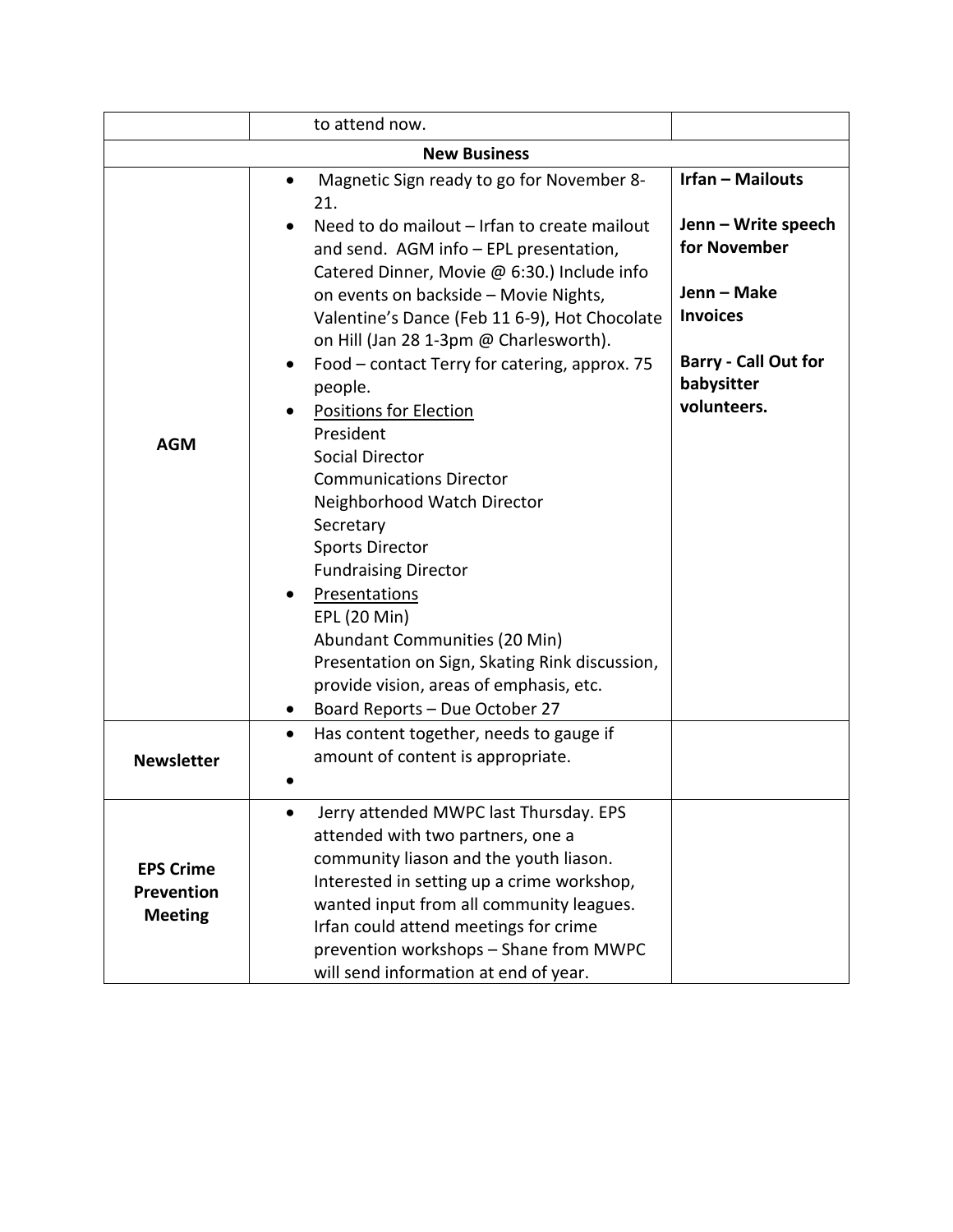| <b>Movie nights</b>                                        | Zootopia – Dan, Christine, Amanda (maybe),<br>$\bullet$<br>Jerry will help with clean up.<br>More drinks need to be bought.<br>$\bullet$<br>November – Angry Birds | Christine to pick up<br>drinks. |  |
|------------------------------------------------------------|--------------------------------------------------------------------------------------------------------------------------------------------------------------------|---------------------------------|--|
|                                                            | December - No Movie<br>January – Secret Life of Pets<br>February - Valentine's Dance                                                                               |                                 |  |
| <b>Sports Director</b><br>& Fundraising<br><b>Director</b> | Imy has stepped down as Sports Director on<br>his own accord<br>Gemma has moved out of league boundaries,<br>$\bullet$<br>will be officially resigned as of AGM.   |                                 |  |
| <b>Notes:</b>                                              |                                                                                                                                                                    |                                 |  |
| Adjournment @ 2035                                         |                                                                                                                                                                    |                                 |  |

## **Next Meeting**: November 19, 2016 @ 1830 Grace Point Church - AGM

### Oct 2016 CRC Update for **Ellerslie Community League**

Submitted by: Jody Nelson: 780-496-5921 jody.nelson@edmonton.ca Community Recreation Coordinator, Neighbourhoods & Parks Southeast

### **FOLLOW UP FROM LAST MEETING**

Abundant Communities presentation - Is Ellerslie interested?

### **GENERAL**

- 1. **The Park Bench e-NEWSLETTER:**
- Each month you will discover a variety of recreational programs and events, parks/green space initiatives, and social services available across the City of Edmonton, as well as news that is specific to your quadrant of the city (SW, SE, NW, and NE including downtown). To subscribe: [http://www.edmonton.ca/programs\\_services/for\\_communities/the-park-bench-enewsletter.aspx](http://www.edmonton.ca/programs_services/for_communities/the-park-bench-enewsletter.aspx)

**RECREATION PROGRAMS & EVENTS**

- **1. Fall Youth Leader Training:** October 22nd, 1:00 3:15 pm at Parkallen Community League (6510- 111 St)
- **Are you between the ages of 13-17 and are interested in leading recreation programming?!**
- This free training session will go over how to plan and lead recreation activities for both drop-in and registered programs in your community. You can expect fun, interactive leadership training, helping you discover your inner leader and prepare you for volunteering with children.
- [View poster for more info. and how to register](http://www.mailoutinteractive.com/Industry/LandingPage.aspx?id=2211247&lm=33742343&q=1092326292&qz=cc1723a3051d9707a98c5773f7cdf8f7)